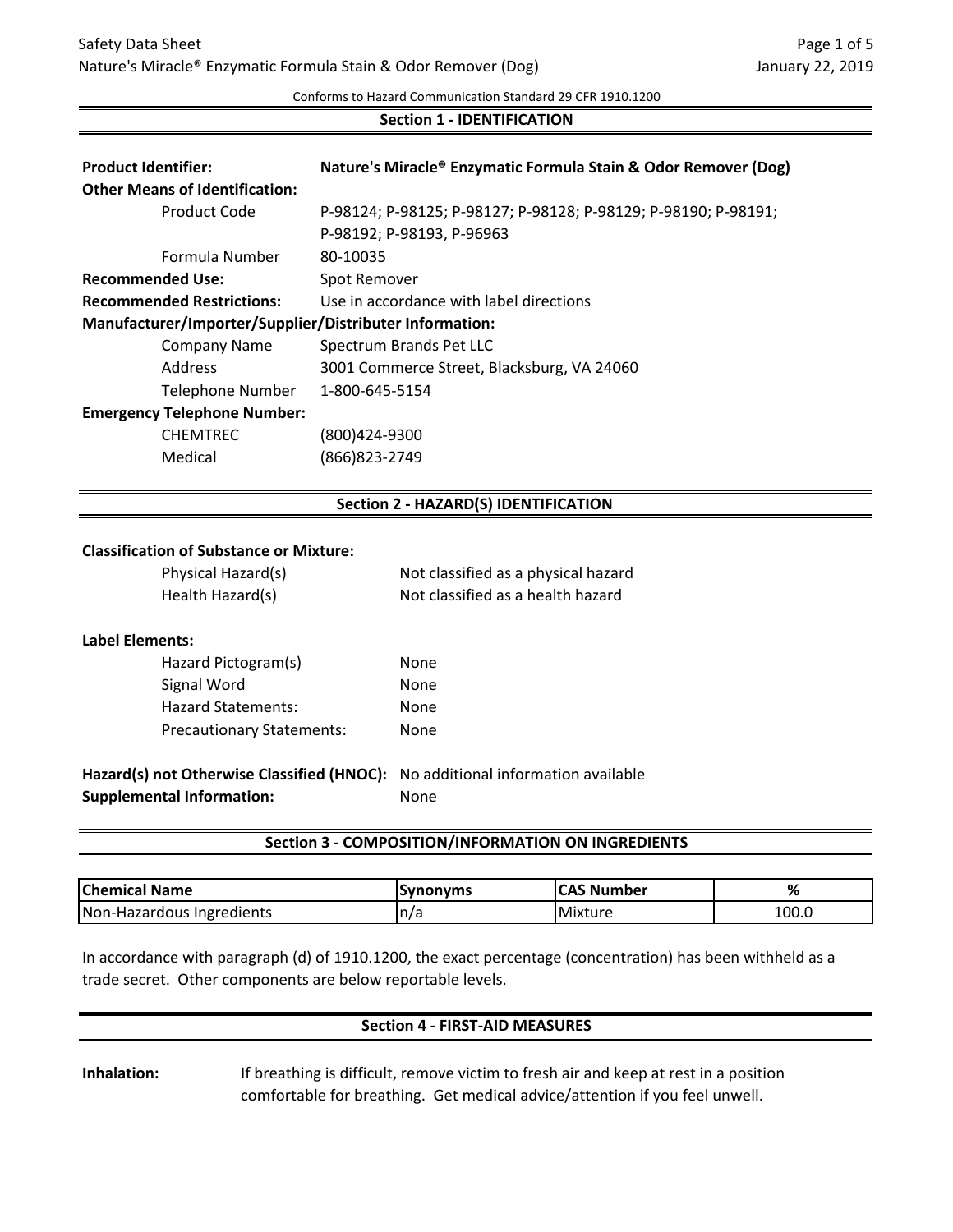| Safety Data Sheet                                                                                       |                                                                                                                                                                             | Page 2 of 5      |
|---------------------------------------------------------------------------------------------------------|-----------------------------------------------------------------------------------------------------------------------------------------------------------------------------|------------------|
|                                                                                                         | Nature's Miracle® Enzymatic Formula Stain & Odor Remover (Dog)                                                                                                              | January 22, 2019 |
| <b>Skin Contact:</b>                                                                                    | In case of contact, wash skin with plenty of water. If skin irritation or redness develops,<br>seek medical attention.                                                      |                  |
| <b>Eye Contact:</b>                                                                                     | In case of contact, flush eyes with plenty of water. Remove contact lenses, if worn. If<br>irritation persists, get medical attention.                                      |                  |
| Ingestion:                                                                                              | If swallowed, do NOT induce vomiting unless directed to do so by medical personnel.<br>Never give anything by mouth to an unconscious person. Get medical advice/attention. |                  |
| <b>Most Important</b><br>Symptoms/Effects,<br><b>Acute and Delayed:</b>                                 | Symptoms of exposure may include, irritation of eyes and nose, cough and/or shortness of<br>breath.                                                                         |                  |
| Indication of<br><b>Immediate Medical</b><br><b>Attention &amp; Special</b><br><b>Treatment Needed:</b> | Immediate medical attention should not be required.                                                                                                                         |                  |

## **Section 5 - FIRE-FIGHTING MEASURES**

| <b>Suitable Extinguishing Media:</b>   | Treat for surrounding material.                                    |
|----------------------------------------|--------------------------------------------------------------------|
| <b>Unsuitable Extinguishing Media:</b> | None known.                                                        |
| <b>Specific Hazards Arising from</b>   | Products of combustion may include, and are not limited to: oxides |
| the Chemical:                          | of carbon.                                                         |
| <b>Special Protective Equipment</b>    | Keep upwind of fire. Wear full fire fighting turn-out gear (full   |
| and Precautions for Firefighters:      | Bunker gear) and respirator protection (SCBA).                     |

## **Section 6 - ACCIDENTAL RELEASE MEASURES**

| <b>Personal Precautions, Protective</b><br><b>Equipment and Emergency</b><br><b>Procedures:</b><br><b>Methods and Materials for</b><br><b>Containment and Cleaning Up:</b> | Use personal protection recommended in Section 8. Isolate the<br>hazard area and deny entry to unnecessary and unprotected<br>personnel.<br>Contain and/or absorb spill with inert material. Scoop up material<br>and place in a disposable container. Then place in a suitable<br>container. Do not flush to sewer or allow to enter waterways. Use<br>appropriate personal protective equipment (PPE). |
|----------------------------------------------------------------------------------------------------------------------------------------------------------------------------|----------------------------------------------------------------------------------------------------------------------------------------------------------------------------------------------------------------------------------------------------------------------------------------------------------------------------------------------------------------------------------------------------------|
| <b>Environmental Precautions:</b>                                                                                                                                          | Report spills as required by local and national regulations. Prevent<br>entry into storm sewers and waterways.                                                                                                                                                                                                                                                                                           |

# **Section 7 - HANDLING AND STORAGE**

| <b>Precautions for Safe Handling:</b> | Avoid breathing mist. Avoid contact with skin and eyes. Do not     |
|---------------------------------------|--------------------------------------------------------------------|
|                                       | swallow. Handle and open container with care. When using do not    |
|                                       | eat, drink or smoke.                                               |
| <b>Conditions for Safe Storage,</b>   | Keep out of reach of children. Keep container tightly closed. (See |
| Including any Incompatibilities:      | section 10).                                                       |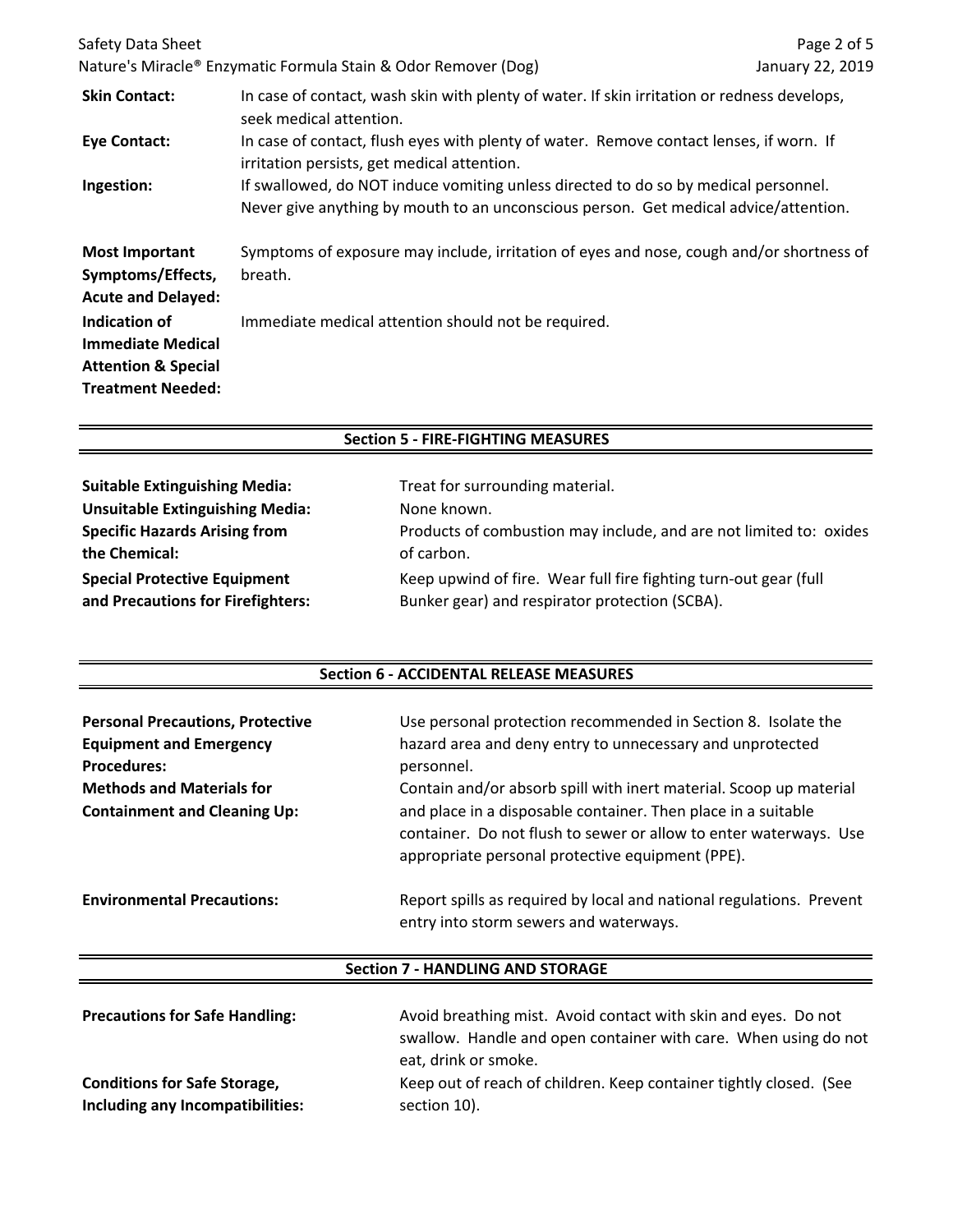## **Section 8 - EXPOSURE CONTROLS / PERSONAL PROTECTION**

| <b>Control Parameters:</b>                                                    | None                                                                                                     |
|-------------------------------------------------------------------------------|----------------------------------------------------------------------------------------------------------|
| <b>Appropriate Engineering Controls:</b>                                      | General ventilation should be adequate for all normal use.                                               |
| <b>Individual Protective Measures, Such as Personal Protective Equipment:</b> |                                                                                                          |
| Eye/face protection:                                                          | None required for normal use. Avoid eye contact.                                                         |
| Skin and body protection:                                                     | None required under normal use conditions.                                                               |
| Respiratory protection:                                                       | None required under normal use conditions.                                                               |
| General hygiene considerations:                                               | Do not eat, drink or smoke where material is handled, processed or<br>stored. Wash hands after handling. |

#### **Section 9 - PHYSICAL AND CHEMICAL PROPERTIES**

| Appearance (physical state,<br>color, etc.): | Off-white to yellow, slightly turbid to very turbid liquid |
|----------------------------------------------|------------------------------------------------------------|
| Odor:                                        | Citrus                                                     |
| <b>Odor Threshold:</b>                       | No data available                                          |
| pH:                                          | $6.25 - 7.5$                                               |
| <b>Melting / Freezing Point:</b>             | No data available                                          |
| Initial boiling point and range:             | No data available                                          |
| <b>Flashpoint:</b>                           | No data available                                          |
| <b>Evaporation Rate:</b>                     | No data available                                          |
| Flammability (solid, gas):                   | No data available                                          |
| Upper/lower flammability or                  |                                                            |
| explosive limits:                            | No data available                                          |
| Vapor pressure:                              | No data available                                          |
| Vapor density:                               | No data available                                          |
| <b>Relative density:</b>                     | $0.98 - 1.02$                                              |
| Solubility(ies):                             | Soluble in water                                           |
| Partition coefficient (n-                    |                                                            |
| octanol/water):                              | No data available                                          |
| <b>Auto-ignition temperature:</b>            | No data available                                          |
| <b>Decomposition temperature:</b>            | No data available                                          |
| <b>Viscosity:</b>                            | No data available                                          |
|                                              |                                                            |

## **Section 10 - STABILITY AND REACTIVITY**

| <b>Reactivity:</b>                            | No dangerous reaction known under conditions of normal use. |
|-----------------------------------------------|-------------------------------------------------------------|
| <b>Chemical stability:</b>                    | Stable under normal storage conditions.                     |
| <b>Possibility of hazardous</b><br>reactions: | No dangerous reaction known under conditions of normal use. |
| <b>Conditions to avoid:</b>                   | Heat. Incompatible materials.                               |
| Incompatible materials:                       | None known.                                                 |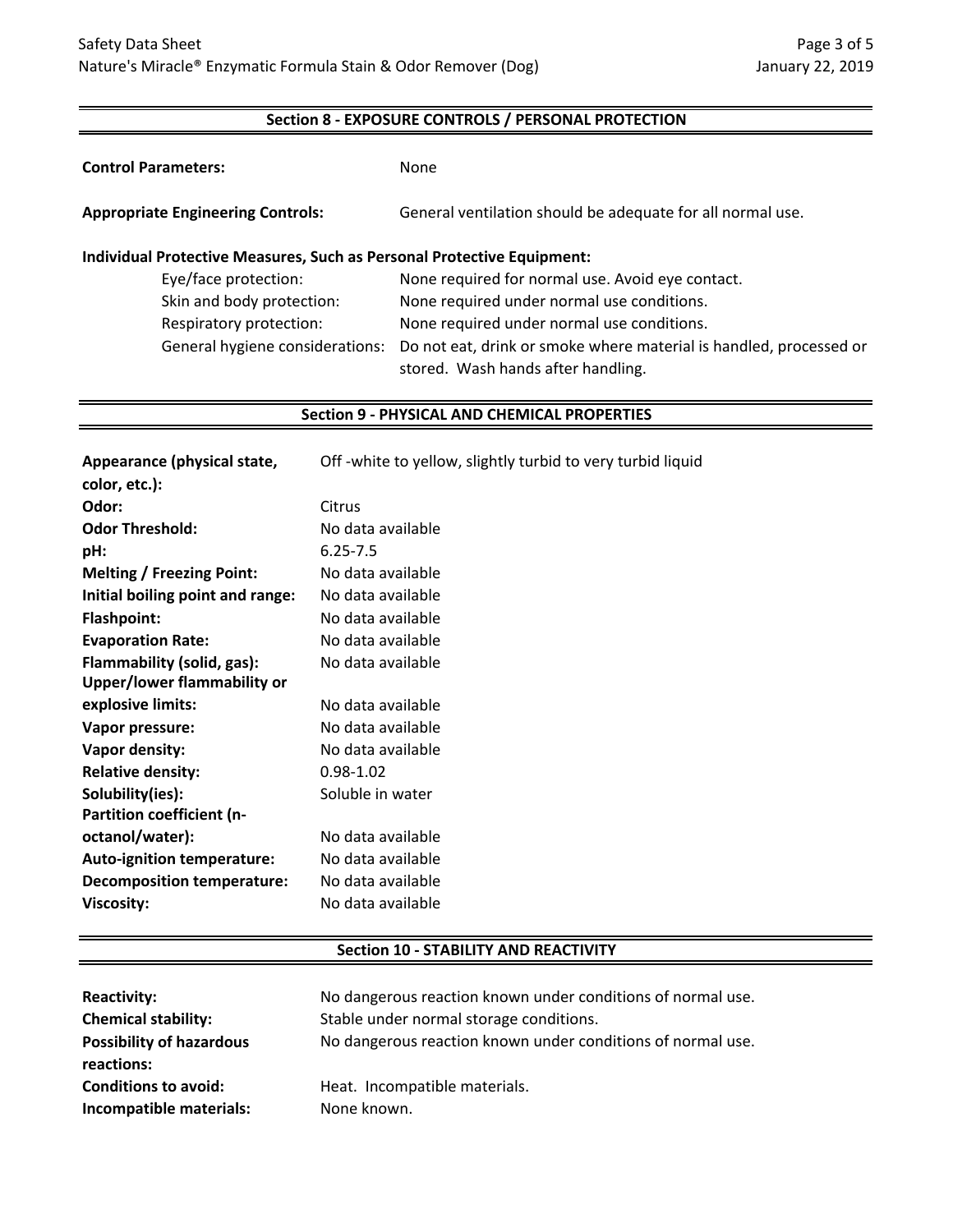**Hazardous decomposition products:** May include, and are not limited to oxides of carbon.

# **Section 11 - TOXICOLOGICAL INFORMATION**

**Information on the likely routes** Inhalation, Ingestion and/or skin or eye contact **of exposure:**

# **Symptoms related to the physical, chemical and toxicological characteristics:**

| Inhalation:   | May cause respiratory tract irritation.                                                                                                           |
|---------------|---------------------------------------------------------------------------------------------------------------------------------------------------|
| Ingestion:    | May be harmful if swallowed. May cause stomach distress, nausea<br>or vomiting.                                                                   |
| Skin contact: | May cause skin irritation. Symptoms may include redness, drying,<br>defatting and cracking of the skin.                                           |
| Eye contact:  | May cause eye irritation. Symptoms may include discomfort or<br>pain, excess blinking and tear production, with possible redness<br>and swelling. |

| <b>Acute Toxicity Values:</b> | <b>Calculated overall Chemical Acute Toxicity Values (ATE)</b> |                |                   |
|-------------------------------|----------------------------------------------------------------|----------------|-------------------|
|                               | LD50 (Oral)                                                    | LD50 (Dermal)  | LC50 (inhalation) |
|                               | $>2000$ mg/kg                                                  | $>$ 2000 mg/kg | $>5$ mg/l         |

| <b>Chronic Effects-</b><br>Carcinogenicity: | Ingredient                                                        | <b>Chemical Listed as a Carcinogen</b><br>or Potential Carcinogen (NTP, |  |
|---------------------------------------------|-------------------------------------------------------------------|-------------------------------------------------------------------------|--|
| Sensitization:                              | Based on available data, the classification criteria are not met. |                                                                         |  |
| <b>Skin Contact:</b>                        | Based on available data, the classification criteria are not met. |                                                                         |  |
| Eye Contact:                                | Based on available data, the classification criteria are not met. |                                                                         |  |

**IARC, OSHA)** None of the ingredients present in this product at or above 0.1% are listed as potential carcinogens on the NTP, IARC or OSHA lists.

**Reproductive Toxicity: Germ Cell Mutagenicity: STOT-single exposure: STOT-repeated exposure: Aspiration hazard:**

Based on available data, the classification criteria are not met. Based on available data, the classification criteria are not met. Based on available data, the classification criteria are not met. Based on available data, the classification criteria are not met. Based on available data, the classification criteria are not met.

**Comment:** All information was generated using the GHS classification criteria for mixtures

# **Section 12 - ECOLOGICAL INFORMATION**

| Ecotoxicity:                      | This product is not expected to be harmful to aquatic organisms |
|-----------------------------------|-----------------------------------------------------------------|
| Persistence and degradability:    | No data available                                               |
| <b>Bioaccumulative potential:</b> | No data available                                               |
| Mobility in soil:                 | No data available                                               |
| <b>Other adverse effects:</b>     | No data available                                               |